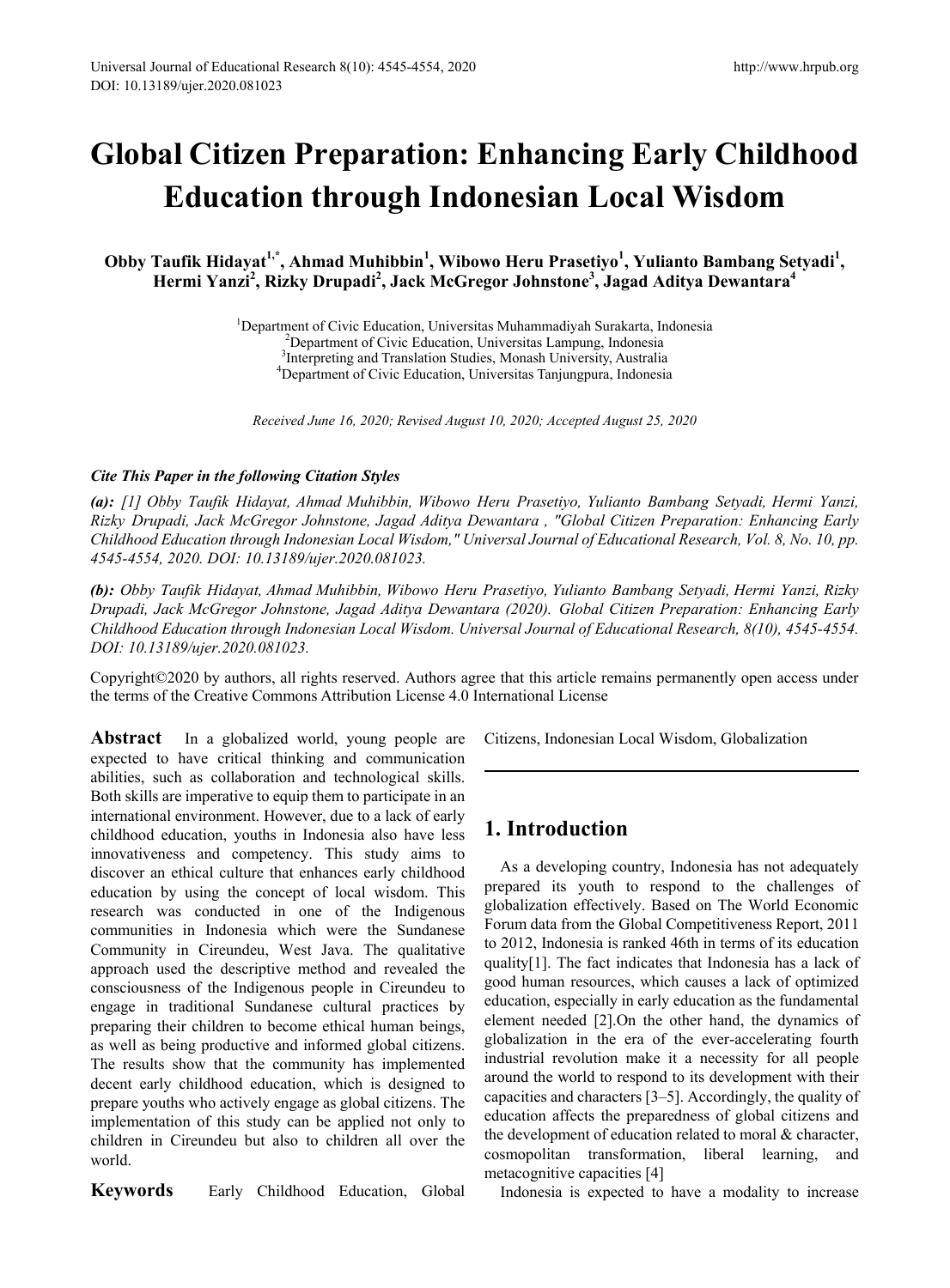economic growth as it has such benefits of a demographic dividend, which means that there will be a large number of productive-aged citizens [6]. Therefore, Indonesia should respond to the challenge by preparing citizens who are knowledgeable and global-minded to increase global competitiveness [4,5,7]. Globalization has a significant influence on various aspects of changes in life [8]. Besides, most countries are directly or indirectly involved in the dynamics of the rapid globalization process. In this context, globalization allows each individual to develop themselves, live together comfortably, and promote tolerance towards world diversity. All of these are called cosmopolitan conditions[9]. Nevertheless, some countries accept all the benefits of globalization without keeping the national or local culture from being degraded.

Recently, Indonesia has attempted to create competitive global citizens by transforming the national education system, such as amending the national education curriculum [10]. These changes include the implementation of character education as an effort to motivate children to develop skills and attitudes. To create a generation of good global citizens, the government needs to prioritize embedded values and characters in the curriculum, such as peace, empathy, tolerance, and respect for those who come from different cultures [11]. Unfortunately, character education at elementary and secondary schools in Indonesia has not been strongly implemented with academic education, which results in students not being ready to become global-educated citizens[12]. In general, the concept of teaching and learning is heavily dependent on conventional learning methods (teacher-centered), which are not optimal in preparing students to become global citizens. Therefore, active participation is needed to empower individuals themselves. It means that individuals have the ability to create social, political, economic, or other change. Furthermore, they optimize to manage or influence and engage in actions that affect others [13]. In the future, these individuals will become responsible leaders in their roles as global citizens.

Meanwhile, educating students to become global citizens is an ambitious goal within the fourth industrial revolution. It could be related to the further ambition that students will understand and reconcile a set of complex values and goals in order to compete globally [14]. Discussing the concept of global citizens is often associated with an ideal cosmopolitan concept, as it is assumed that the need for this concept stems from an increasing level of global connectivity. It also involves the exchange and integration of various beliefs, values, and materials that lead to the development of all citizens on a global scale [15]. Therefore, it is necessary to shape a globally recognized identity adequately. Global citizens are identified as individuals who have intellectual development in their lives, together with an attitude of openness, tolerance, respect, and responsibility towards themselves, others, and the planet [16]. It means that individuals can understand their positions not only as citizens of a nation but also as global citizens in a multicultural world. Hence, one of the essential components of being a good global citizen is a willingness to appreciate and respect others. They might understand others across national borders and cultural differences, despite it being difficult for people to show empathy for others [17].

In Indonesia, preparing global citizens is close to the aims of education as it could be assumed that Indonesia has characteristics derived from the diversity of ethnicities, cultures, and languages, namely local wisdom [18]. There is a difference between local and global. For instance, wisdom is a general term that reflects the conduct and compassion. However, it is essential to note that not all of the connotations are sectarian. Thus, it does not mean that the practice of traditional activities, which contain local wisdom cannot be global as it must be understood that local wisdom has a broad meaning, which is not limited by space and time[3]. The meaning of local wisdom does not have to be a legacy from one generation to another as it might be formed as something that has emerged from daily activities. Local wisdom places more emphasis on the aspects of locality and places that have thoughtful ideas and mindsets [19]. Therefore, the values of local wisdom may represent some characteristics of good global citizens and personal qualities that are expected and accepted by the global community.

Attention to Character Education is an important implication in early childhood to make adults become good and smart citizens in the future because in essence good character is needed to lead ethical, productive, and fulfilling lives [20]. Character education covers several aspects, including social & emotional learning, moral education, life skill training, community service, health education, health prevention, violence prevention, integrity instillation, rationality, and ethics development [21,22]. The purpose of character education is to develop children as people who are insightful, caring individuals who prioritize justice, critical and intellectual thinking and individuals who use their best capacity to do their best and understand the purpose of life [23,24]. According to Bates Character education, it contributes to each individual in the "three Rs" of education - resilience, respect, and responsibility [25].

Character education develops continuously in accordance with the development of time periods, thoughts and ideas. The concept raised by Cunningham states that character is a lesson that must be taught at a formal and non-formal level [26]. This includes character, moral or behavioral values that are enforced in social life, this is better known as social normative characters[27]. Normative characters include several aspects of personality, such as optimistic attitude, honesty, simplicity, fairness, and being able to manage emotions. Whereas the concept that was theorized by Thomas Lickona(2005), that character is a good behavior that is inherent in a person's personality includes knowledge, social care, and behavior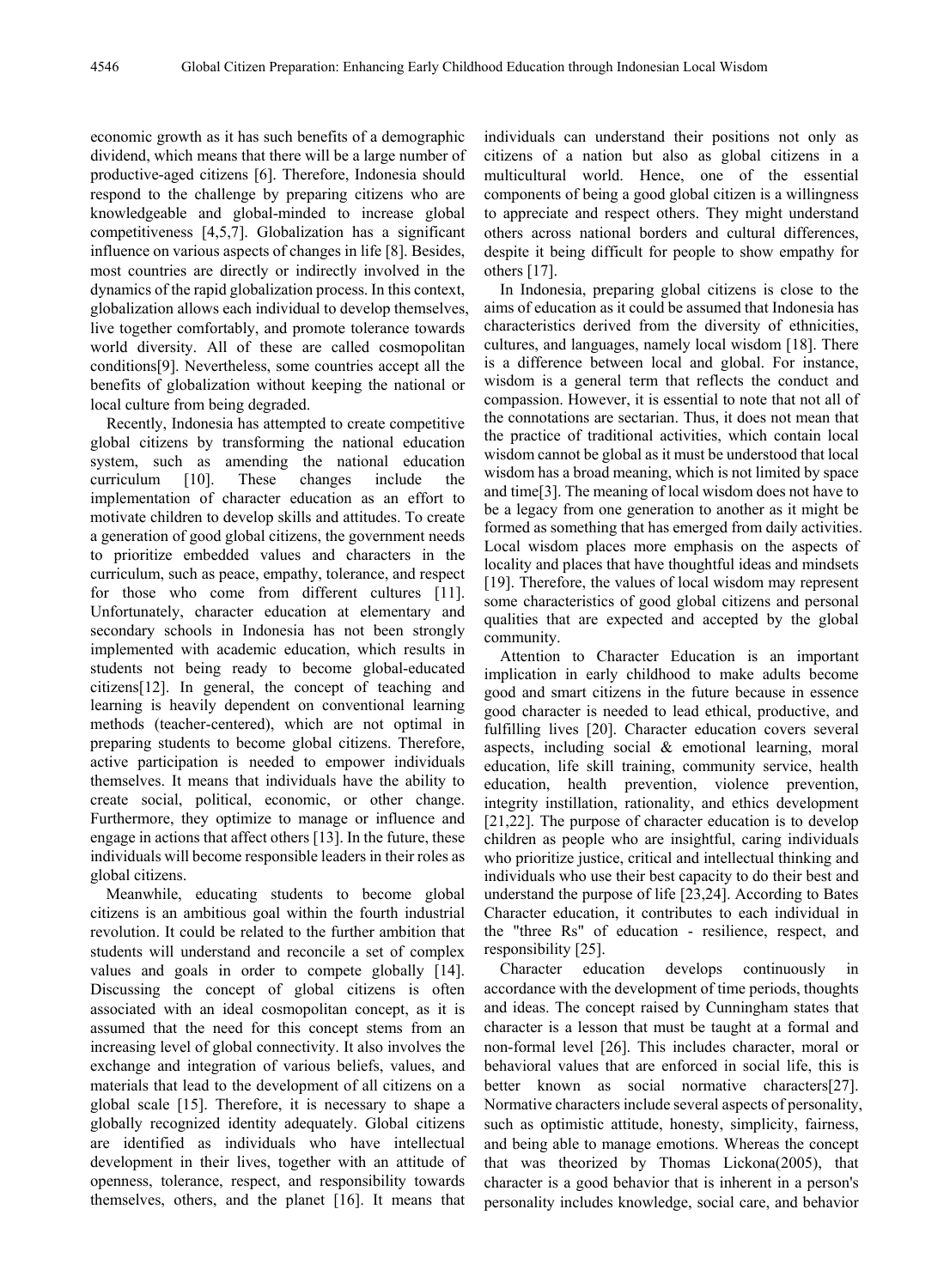based on values and norms in the community[20,25,28]. Specifically on the concept of Character Education for Early Childhood, moral development in children is in accordance to their age level. Piaget revealed that moral development in humans includes three processes, namely (1) premoral, (2) moral realism, and (3) moral relativism [29]. From this theory, it explains about early childhood development, children are not yet familiar with the rules, social morals, ethics, and decency[24,30]. Then in the next stage, developing children to enter the level of adolescents and adults who are more likely to know the rules, morals, ethics, and immorality and can act according to rules in society[26,31].

Several studies on local wisdom as the basis of character education in the globalization era have been conducted [32]. Report that participation and support in Indigenous communities could consistently be applied to build the civic culture of a society. A study in Kasepuhan Ciptagelar describes local wisdom as social solidarity, environmental awareness, democracy, honesty, responsibility, and creativity. Local wisdom is considered as a guide to maintaining their survival in the globalized era [33]. A study in Kalibiru, Lopati Yogyakarta, shows that local wisdom prioritizes mutual cooperation among their communities, combined with innovation and motivation to develop a tourism village. As a result, these efforts have an impact on the local economy [34]. The concept of local wisdom in Indonesia means the diversity that exists in society. It suggests that the values of local cultures need to be maintained together with national and global cultures. This maintenance is intended to encourage people to adopt a global perspective without ignoring their ethnicity and national identities [7,35]. However, there is a lack of research that investigates the effect of local wisdom as a character education pillar in a pedagogical context. Accordingly, this study aims to investigate character education by implementing local wisdom since early childhood as cultivating character at an early age. It is imperative because childhood is the right development stage to experience maturation and interactive processes. Scholars argue that childhood education would involve development in the regularity of perception, motor, cognitive, language, social, emotional, and self-control skills [36]. So, how do young children in the Cireundeu Indigenous community grow up to become smart, healthy and productive global citizens?

Therefore, this study seeks to answer three questions:

- 1. How does the Sundanese local wisdom in Indonesia build harmony with globalization?
- 2. How to implement character education in Indonesia based on local wisdom in the globalized era?
- 3. Based on the Sundanese local wisdom, how does the implementation of education at an early age prepare young children to be global citizens?

## **2. Research Method**

In this study, the qualitative approach and ethnographic method were employed to investigate and understand the practices of the Cireundeu Indigenous community in implementing character education at an early age based on Sundanese local wisdom for the preparedness of global citizens. The rationale stance to use an ethnographic method has several advantages. For instance, it provides a space for research on people, society, and culture, not only documents and literature. It emphasizes how to obtain empirical data based on the community's experience. Also, it focuses on observation as a participant [37]. The researchers not only observed and conducted interviews but also participated directly in the daily lives of the Cireundeu community. By entering into their community, the researchers can uncover and study their lifestyle, logic rhythm, and socio-cultural contradiction.

The study was conducted in the Cireundeu village, particularly in the Indigenous community in the Cireundeu village. Geographically, this area is located in the Leuwigajah village, in the south of Cimahi City, West Java. The Leuwigajah village has regional boundaries, including an altitude of 700 meters above sea level with a temperature of around 21 degrees Celsius up to 29 degrees Celsius. The Leuwigajah Urban Area itself has a large area of around  $393,473 \text{ km}^2[38]$ .

This study used purposive sampling, which is effective in obtaining information from an expert who understands a particular case [39]. Accordingly, the process in selecting informants was based on several reasons, including; (1) willingness to be informant; (2) a member of the Indigenous people of Cireundeu; (3) stakeholders who had lived in the Cireundeu village for more than ten years. As a result, the number of informants was 18 informants (8 males and ten females), two heads of the *kampong* (local village), ten residents, and six cultural stakeholders in Cireundeu.

The collecting data technique was divided into three phases, including observations, personal interviews, and documents [40]. In the first phase, researchers came to the Cireundeu village to directly observe and assess the characteristics of the Indigenous people and the conditions of the village. Researchers resided at an Indigenous home to get a depth observation. In the second phase, researchers conducted personal-directed interviews with informants consisting of customary leaders, stakeholders, and several Cireundeu Indigenous residents. The second phase aims to gather information about early childhood education based on Sundanese local wisdom. Researchers asked for permission from each informant to be interviewed and guaranteed that the informant's identity will be confidential. The informants answer all questions following the questionnaire protocol. The last phase was literature studies, including photos, certificates, and the preliminary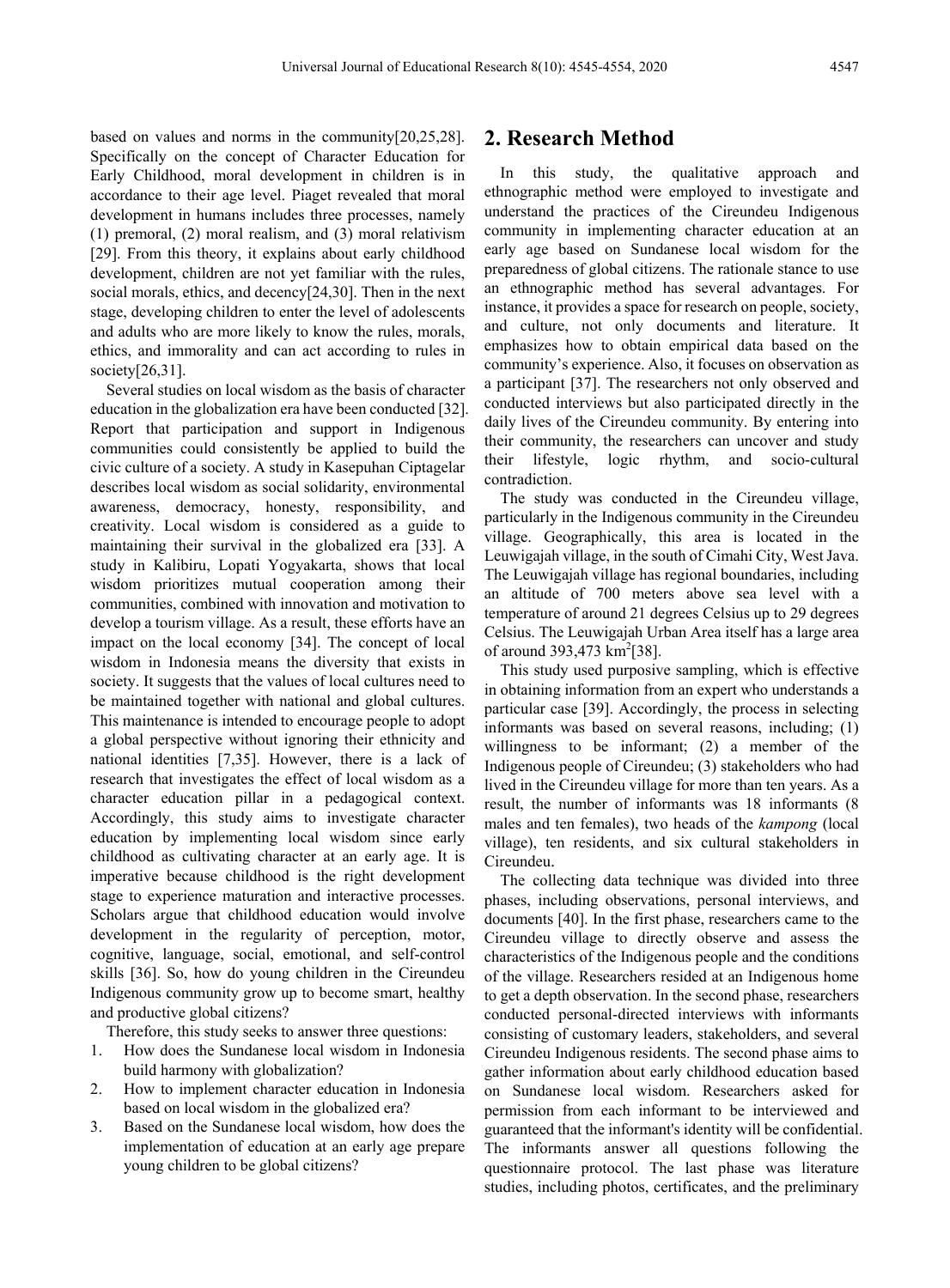treatise. In this phase, researchers collected some photos from the Cireundeu Indigenous community. They received certificates of appreciation from the Indonesian government, non-governmental organizations, and foreign parties. The preliminary treatise on the formation of Cireundeu's local wisdom was obtained because they succeeded in educating people from an early age in preserving local wisdom.

All data were analyzed using data coding methods [41]. The data analysis included creating content analysis tables, identifying which code will be used, and re-arranging the findings so that the data groups are following the categories obtained. A referential qualitative researcher is trying to understand what the data means from the beginning of the research period. The data is being collected at each stage of the process [42].

## **3. Results and Discussion**

#### **Description of Sundanese Local Wisdom that Can Harmonize with Globalization**

The effects of globalization need a wise response. For example, Indonesia, which has a variety of cultures and local customs, should retain its identity regardless of the accelerating globalization.In order to do the responsibility, people should be harmony between local and global wisdom, which can be seen in the response from the Sundanese ethnic group represented by the Indigenous people of Cireundeu in dealing with globalization. They are trying to preserve their local wisdom and, at the same time, trying not to be isolated from globalization. Therefore, most of the Indigenous people there respond to the development of globalization openly and accept foreign influences that can help them further develop. However, there is a small portion of them that are still untouched by modern life. Lastly, some of them give mediocre responses to globalization. The data is presented in Table 1 below.

**Table 1.** Perception of the Indigenous People Responding to Globalization

| No.   | Attitude         | Number of<br>Respondents |
|-------|------------------|--------------------------|
|       | Positive         | 36                       |
|       | Negative         |                          |
|       | Neutral/Balanced |                          |
| Total |                  | 50                       |

The Indigenous people in Cireundeu share the same characteristics as other Indigenous people in Indonesia who uphold the practices of traditional activities that are distinctive and passed on from one generation to another. The uniqueness seen from the Indigenous people there includes an independent food fulfillment system (their staple food differs from Indonesian society in general), a local belief system (*SundaWiwitan*), and an open mindset of the Indigenous people. Whereas "MibapaKaZaman" means Indigenous people can still accept the positive effects of globalization to continue to develop themselves. This principle illustrates that Sundanese local wisdom there is not isolated by globalization as they think accepting globalization will advance their lives. In line with Potrafkethat globalization has a beneficial effect; evidence empirically shows that social globalization also promotes human development, gender equality, and tolerance of different human lifestyles [43]. One respondent showed a positive attitude by looking at the impact of globalization. He said,

"We, as Indigenous people, are still preserving customs, local culture, and beliefs that are loaded with local wisdom. They are forms of local wisdom that our ancestors championed in defending our group from all the challenges of life going forward. As our staple food is cassava, which is different from rice, the staple food of Indonesia in general. It is a history of past struggle in anticipating food limitations and fostering independence. However, besides the typical and strong form of local wisdom of the Indigenous people there, we also do not disregard foreign influences that improve the quality of our lives. It is different from other Indigenous people, who do not want to be touched by modern life."

Other respondents who showed a positive attitude that local wisdom could integrate harmony with globalization. He said,

"The Cireundeu community is open to foreign influences and globalization, such as using internet communication tools, using modern vehicles, and wearing clothes. Following the development of education and there are even members of the Cireundeu community who have taken tertiary education and other means of education. I consider the values of local wisdom in Cireundeu to compensate for the technological progress or influence of globalization, with some attitudes such as holding the value of honesty consistently in acting in the global era and giving freedom to every Cireundeu Indigenous community to accept and use foreign influences responsibly. The response of the Cireundeu community is based on the mandate of the Cireundeu Indigenous people's ancestors who must continue to develop themselves for prosperity while maintaining a sustainable local culture".

Conversely, some respondents have a negative view of globalization, which is shown by the negative impact of globalization on the existence of local wisdom, including the emergence of Western lifestyle behavior, loss of identity, rejection of the culture itself, moral degradation, and diminished sense of nationalism. It is a challenge for the Indigenous people of Cireundeu not to accept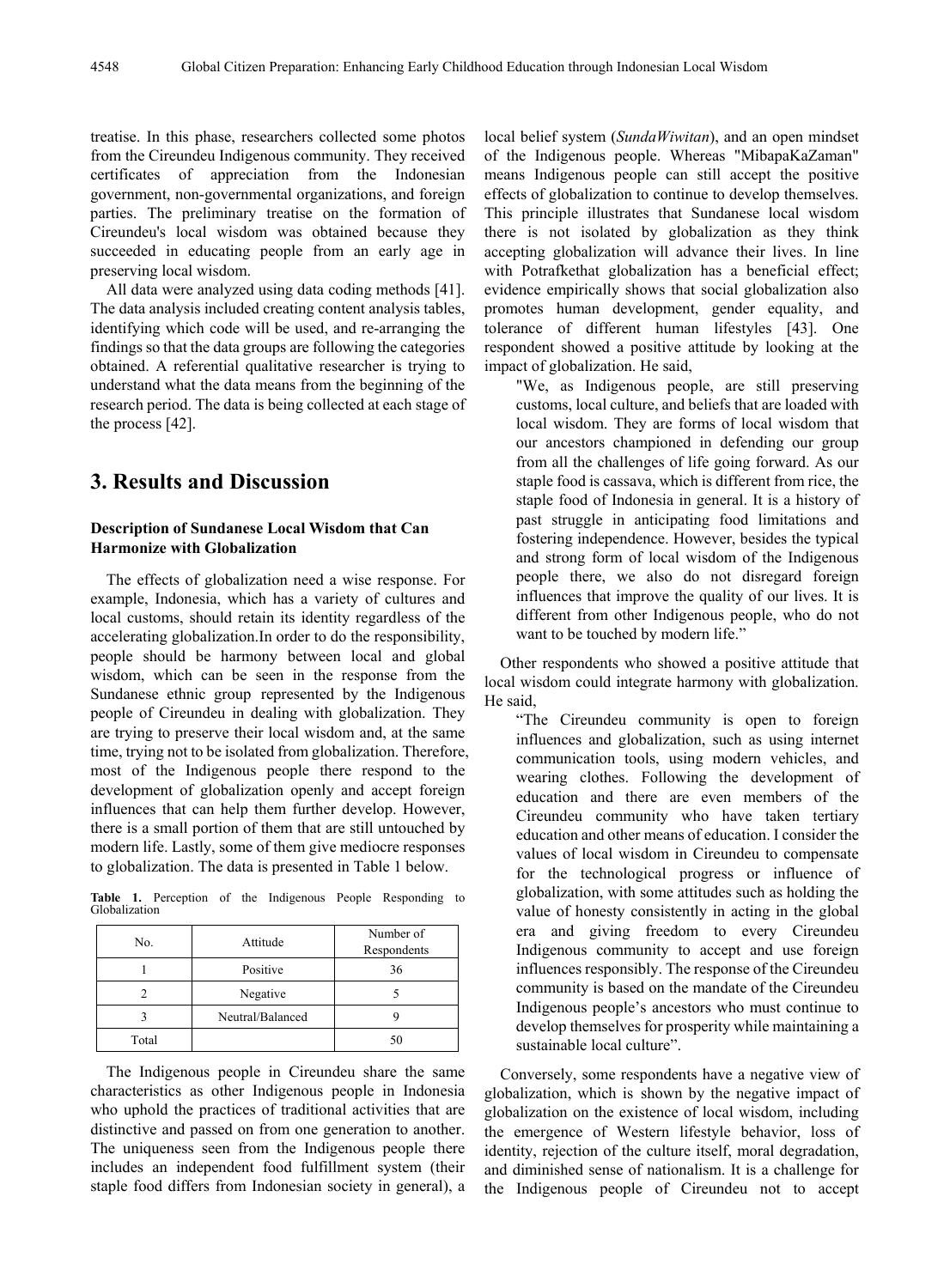globalization to preserve their local wisdom and protect the next generation. In contrast to [44], where the relationship between globalization and localization in education is dynamic and interactive, globalization that is localized by values in education can create more value; local development can be induced in the processof cultural and operational change. The following shows the Indigenous Cireundeu people's negative view of globalization. One informant said:

"The Indonesian people currently lack a strong national identity as most of us prioritize personal interests for profit, and high primordialism, we only care about ourselves and are easily influenced by foreign cultures that enter our country. These negative things can lead to the degradation of Indigenous culture and local wisdom in Indonesia due to the impact of globalization, which makes them love foreign cultures, such as Korean, Japanese and Western cultures more than their own."

Not all Indigenous Cireundeu communities can accept globalization as a small number of them consider globalization as a threat to the unity of community groups and the preservation of Sundanese local wisdom. Some respondents do not respond positively or negatively, so they tend to have a neutral attitude. The following is an illustration of a neutral response to globalization from the Indigenous Sundanese people in Indonesia. One of them said:

"Nowadays, globalization has entered into all forms of public life throughout the world. Indonesian society is no exception as change continues to occur in all aspects of people's lives, such as in information technology (IT), economic affairs, social programs, etc. This change is natural, and people all over the world are inevitably affected by it. The impact of globalization is not only harmful, but it can also have a positive impact on people's lives if responded to wisely ".

Based on the description above about the description of the Indonesian people's response who still uphold local wisdom, we calcify the character of the Cireundeu Indigenous people into several traits such as a) having a democratic spirit; b) having a spirit of independence' c) having a high level of solidarity (Collectiveness); d) upholding honesty values (Integrity); e) having self-appreciation; f) acting responsibly, and; g) being Consistent and Creative.

According to the description above, about Sundanese local wisdom, harmony can develop with globalization. This study classifies the Sundanese Indigenous people concerning some characteristics of local wisdom: Upholding respect (respecting one another, not only for Indigenous people), showing independence (not too dependent on others), showing high solidarity ( having a strong sense of kinship), standing strong (having strong principles), being open (accepting new things positively), having integrity (maintaining consistency between words and deeds) and encouraging participation (providing mutual cooperation in all development). The description of the people's characteristics still upholds local wisdom in responding to globalization, namely social solidarity, environmental awareness, honesty, democracy, creativity, and responsibility [33]. Meanwhile, it seems that the positive attitude of accepting globalization that integrates harmony with Sundanese local wisdom was discovered. Indigenous people in Cireundeu would continue to preserve local wisdom, such as upholding the basic principles of food security in consuming cassava staples (constellations), adhering to the SundaWiwitan beliefs, and enforcing Sundanese customs, but it does not reject the progress of globalization [45].

Sundanese local wisdom for the Cireundeu Indigenous people runs in harmony with global wisdom in a sustainable manner[32]as they do not have problems with globalization or modern life. This is different from other traditional communities or villages that are still isolated from modern life. It should be noted that globalization provides many benefits in life today, especially responding to the fourth industrial revolution. There are some positive effects of globalization, which are reducing unemployment and having positive economic growth because globalization provides a road map for trade between countries [46]. Likewise, accepting globalization has a positive impact on the quality of better education by sharing knowledge between countries, especially in the field of Information and Communication Technology (ICT), because the progress of ICT enables the learning process to be more effective and efficient in producing advancing education outcomes to national development[47].

#### **Description of Character Education in Indonesia Based on Sundanese Local Wisdom**

This research shows that Indigenous Cireundeu people who uphold the values of local wisdom can shape their character as citizens. Table 2 indicates that almost 100% of respondents have good character, although around 4% of respondents still do not have the desired character. Furthermore, the Indigenous people there always behave well and morally because they are fearful whenever they make mistakes or sins. These Cireundeu ancestral traditions manage to instill a mindset in the community sustainably, with full awareness and without coercion.

**Table 2.** The Implementation of Character Education Based on Local Wisdom

| No. | Description | Total | Percentage |
|-----|-------------|-------|------------|
|     | Good        | 48    | 96%        |
|     | Bad         |       | 4%         |
|     | Total       | 50    | 100%       |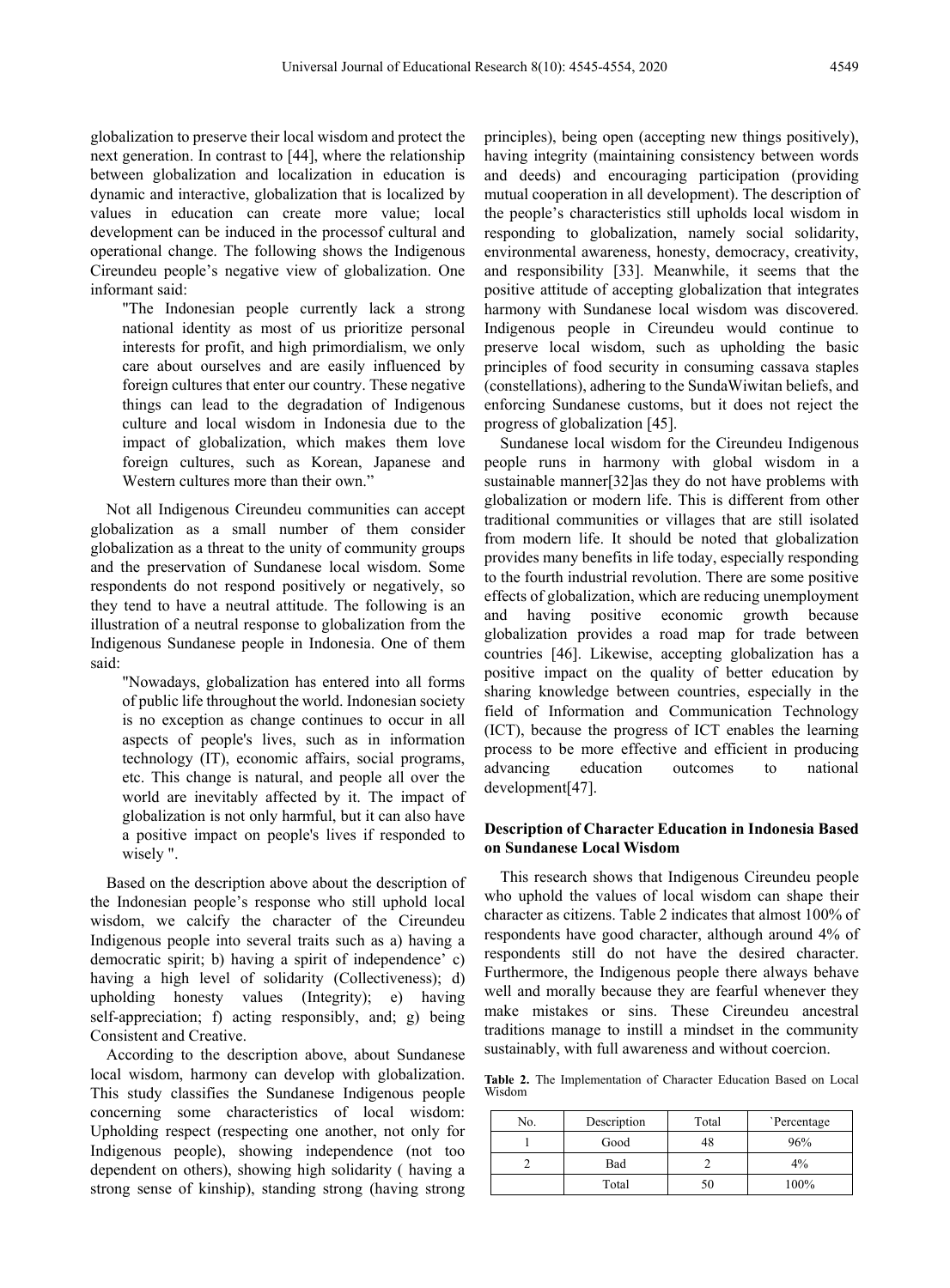The following is a note about the character education of the Indigenous people in Cireundeu, based on the values of their local wisdom. One informant said:

"The life practices of the Cireundeu Indigenous people have a view on the wise concepts or ideas created by traditional Cireundeu ancestors. They educate the next generation by instilling godly values, being kind, respecting each other, actively contributing to the common interest, caring for the natural environment, which must be safeguarded, being independent, and being responsible for all decisions and actions are taken. As for their method of educating the next generation, the character of children in a way to tell the history of ancestors sustainably about the struggle of ancestors in the Cireundeu Indigenous community to live independently and prosperously. They also educate children not only with words but by showing examples of good behavior to children as a role model. With this method, it is successful in forming the character of children without coercion or pressure, but the awareness of the children themselves because of shame if the parents show good character while the child is not like the character of his/her parents".

On the other hand, there are a few Indigenous Cireundeu people who lack good character, according to values. One informant said:

"Cireundeu is inhabited by Indigenous and non-Indigenous communities. This condition allows some members of the community to show weakness in self-control because of the negative influence of a culture that does not hold Cireundeu's local wisdom. For example, the appearance of individualistic traits, lack of mutual respect, weak morals, and weakened confidence in their beliefs. This is because one of the principles of the Cireundeu Indigenous people is that it allows marriage to individuals who are not Indigenous. In addition, Indigenous people can live together in a complex with communities that are not Indigenous to Cireundeu, so at least influences from outside of Cireundeu can form characters that are incompatible with the Pancasila (the five principles)".

This study identifies that character education has been successfully implemented through Cireundeu's local wisdom values, with only a small amount of shortcomings in character education due to adverse external influences. In essence, local wisdom makes sense and is wise. In Indonesia, it appears that local wisdom has a positive meaning and is manifested as a strategy, mindset, or series of abstract and concrete ideas to build a better image of local knowledge that is not always interpreted positively [19]. Likewise, in the Cireundeu community, many have positive values from their local wisdom that can be interpreted as character education. AsMurray said,

someone who has a character is someone who has specific and unique traits, but that character can be good, bad, or neutral depending on one's behavior or personality[48].

The values of Cireundeu's local wisdom used as character education include having a sense of social responsibility, actively participating in shared interests, and showing tolerance, independence, and mutual respect. The values of participation and mutual cooperation are the values of local wisdom internalized in character education. As well, the uniqueness of the Indigenous Cireundeu people is seen as having tourism potential for both domestic and foreign tourists. Based on observations, the local wisdom of the Indigenous people there also indirectly shapes creative and innovative character in managing the local environment as a tourist spot. According to Vitasurya, local wisdom was the foundation of sustainable development in rural tourism with community participation and involvement, including developing skills to make home industries to improve the economy of the local community[34]. In the process of realizing character education based on local wisdom, local wisdom makes it possible to continue lifelong character learning in the community, not only to reinforce the economic status of the community based on self-sufficiency but also to strengthen moral values and local culture in the community [49].

#### **The Implementation of Early Age Education Based on Sundanese Local Wisdom in Preparing Global Citizens**

Some research and facts reveal that character education starting from early education can have a positive impact on academic achievement [12] as well as on the development of each individual as a global citizen. Global citizen means tolerance, respect, openness and responsibility for self, others, and the planet. Becoming a global citizen is a complex process in which an individual is influenced by interacting variables such as participation, responsibility, and awareness, as well as most importantly, an individual should have metacognitive capacities that underpin a global mindset [50]. Furthermore, this study found that there are several types of local wisdom in the Indigenous Cireundeu community that can be used as early childhood character education to prepare global citizens. Early childhood education is imperative because this education can develop metacognitive skills, especially on IQ, school readiness, and social and emotional skills [50]. According to Ferdiawan, early childhood education can be a good or bad factor in the quality of one's personality, and a balanced pattern is needed between education, emotions, spirituality, and intellectual personality in improving the quality of children and the need to instill local wisdom values based on education [51]. Based on that description, the influence of Cireundeu's local wisdom on the quality of early character education to prepare global citizens is shown in Table 3.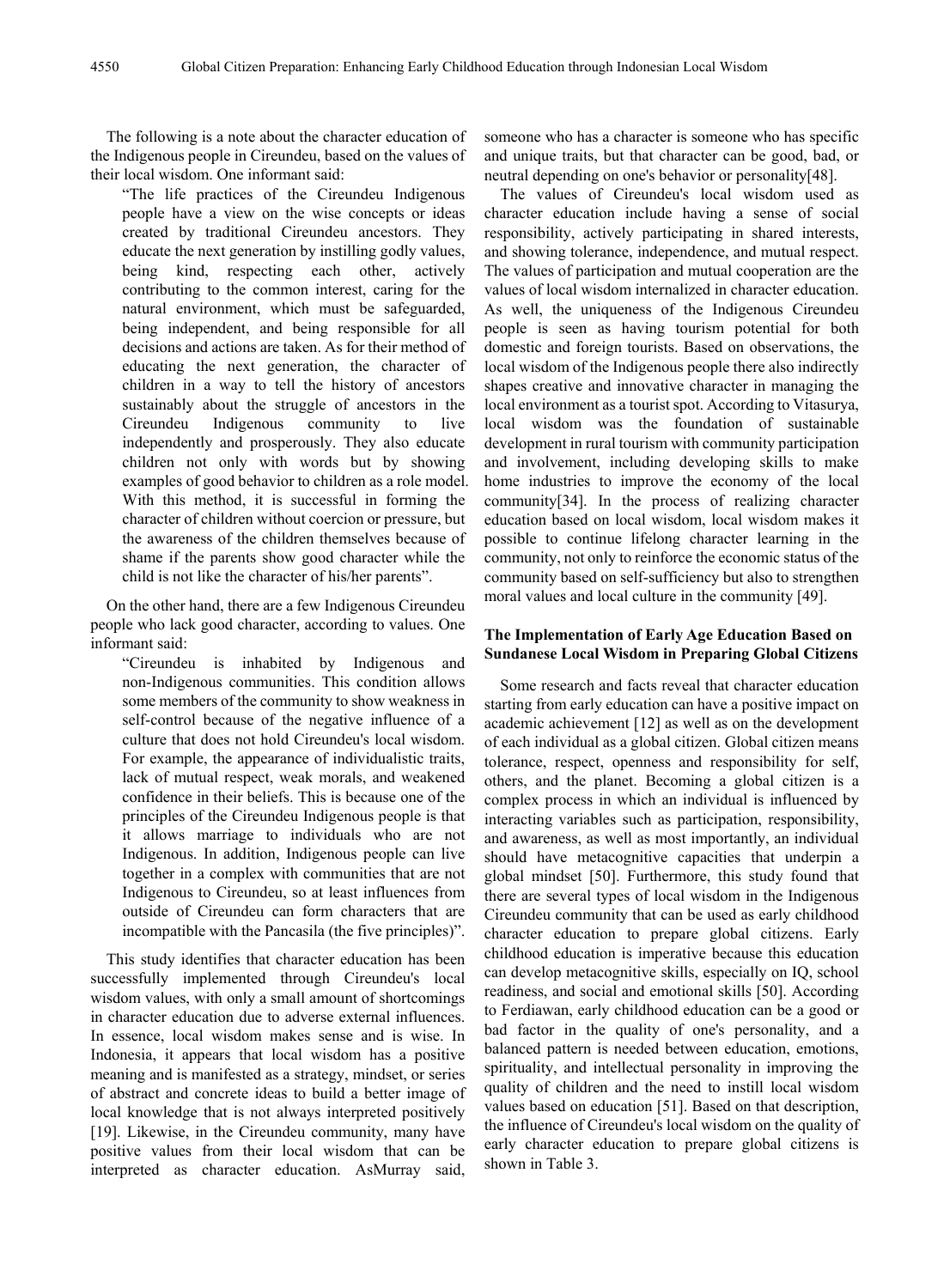| No. | Type of Local Sundanese Wisdom                                  | Quality of Early Age Education       | Description                                                                                                                       |
|-----|-----------------------------------------------------------------|--------------------------------------|-----------------------------------------------------------------------------------------------------------------------------------|
| 1.  | Principle of<br>The<br><b>Openness</b><br>towards Globalisation | Intellectual Intelligence            | The Indigenous people of Cireundeu teach critical<br>thinking to control the effects of globalization                             |
| 2   | <b>Community Service</b>                                        | Emotional Intelligence               | Indigenous community<br>The<br>teaches<br>there<br>collaboration and cooperation in the common<br>interest with a family spirit   |
| 3   | Upholds the History of Ancestral<br>Struggle                    | The attitude of sympathy and empathy | The Indigenous people there teach the attitudes that<br>have human and social values                                              |
| 4   | Food Self-Sufficiency                                           | Creativity and Innovation            | The Indigenous people there teach the stimulation of<br>new ideas and independence                                                |
| 5.  | Local Beliefs                                                   | Spiritual Intelligence               | The Indigenous people there teach morality by<br>instilling local beliefs to maintain good relations<br>between people and nature |

**Table 3.** The Influence of Cireundeu's Local Wisdom on the Quality of Early Age Character Education to Become a Global Citizen

Based on Table 3, the components of early childhood education that aim to develop the personality and character of children in preparing them to become global citizens through the values of Sundanese local wisdom in Cireundeu. *Firstly*, local wisdom is demonstrated through the principle of the Cireundeu Indigenous people, can develop intellectual intelligence as their early childhood education so that children can have the ability to think critically, rationally, open-mindedness, responsibly and being tolerant to accept differences in Indonesia and the world, in which attitudes and capabilities like this are needed in preparing global citizens. Global competence, stated by Brigham, was defined as having an open mind while actively seeking to understand cultural norms and expectations of others, plus leveraging this gained knowledge to interact, communicate and work effectively outside of one's own environment [52]. Global competence is intelligence intellectuals who meet the components contained such as knowledge, skills, and behavior in the formation of global citizens. *Secondly*, Cireundeu's next local wisdom, shown by having a mindset of mutual cooperation for the common interest in Cireundeu, collaboration with a spirit of high solidarity, actively participating in activities in Cireundeu and social awareness applied in daily life to interact with the Indigenous community and non-ethnic communities. This local wisdom develops emotional intelligence as early childhood education, in line with the preparation of good global citizens. In accordance to the attitudes of global citizens come from the values of responsibility for global citizenship, serving the community in the sense of prioritizing the common interests of individuals, just as what is stated by the attitudes of global citizens who fulfill the values of the global responsibility civil service, in the sense of prioritizing shared interests over individual interests, and a shared sense of belonging to a universal society across national borders [53].

*Thirdly*, the skill to communicate the history of the

Indigenous Cireundeu people's ancestors' struggle from generation to generation, to uphold the history of their past struggle along with the sustainability, starting from the history of the Dutch colonial era, at that time, rice was limited, and then the Cireundeu Indigenous people were hit by a drought. It was a concern for the Cireundeuadat holders at the time who demanded that the Cireundeu Indigenous people be free from poverty[54]statesthat during the Dutch colonial era, most rice fields planted suddenly became dry, while the supply of rice from the Dutch government at the time was not enough to meet the needs of the community. It was during these difficult times that the people of the Cireundeu Village began to think hard about overcoming this problem so that their children would not experience the difficulty in accessing food that consisted of their staple foods. Also, the ancestors of the Indigenous people in Cireundeu had predicted that the supply of rice would decrease inversely with an increased demand for rice in the future. Therefore, to anticipate the fact that the next generation would rely on rice as their staple food, the ancestors started not to eat rice and find a suitable substitute for it[54]. Thus, local wisdom upholds the history of the past struggle in Cireundeu as it develops an attitude of sympathy and empathy which global citizens need to have today. A global citizen is a person who thinks globally has a humanitarian and social concern in a global society[55].

*Fourthly*, the most common and well-known wisdom in Indigenous communities in Cireundeu is to change the staple food from the rice to cassava rice so that every day their staple food is a constellation (cassava rice). In addition, their creativity can be seen in processing food based on cassava plants for their economic resources, so that they indirectly teach the values of independence, creativity, and innovation to their children as early childhood education in preparing creative and innovative global citizens. Saliceti argues that one of the competencies of today's global citizens is to own the quality or ability to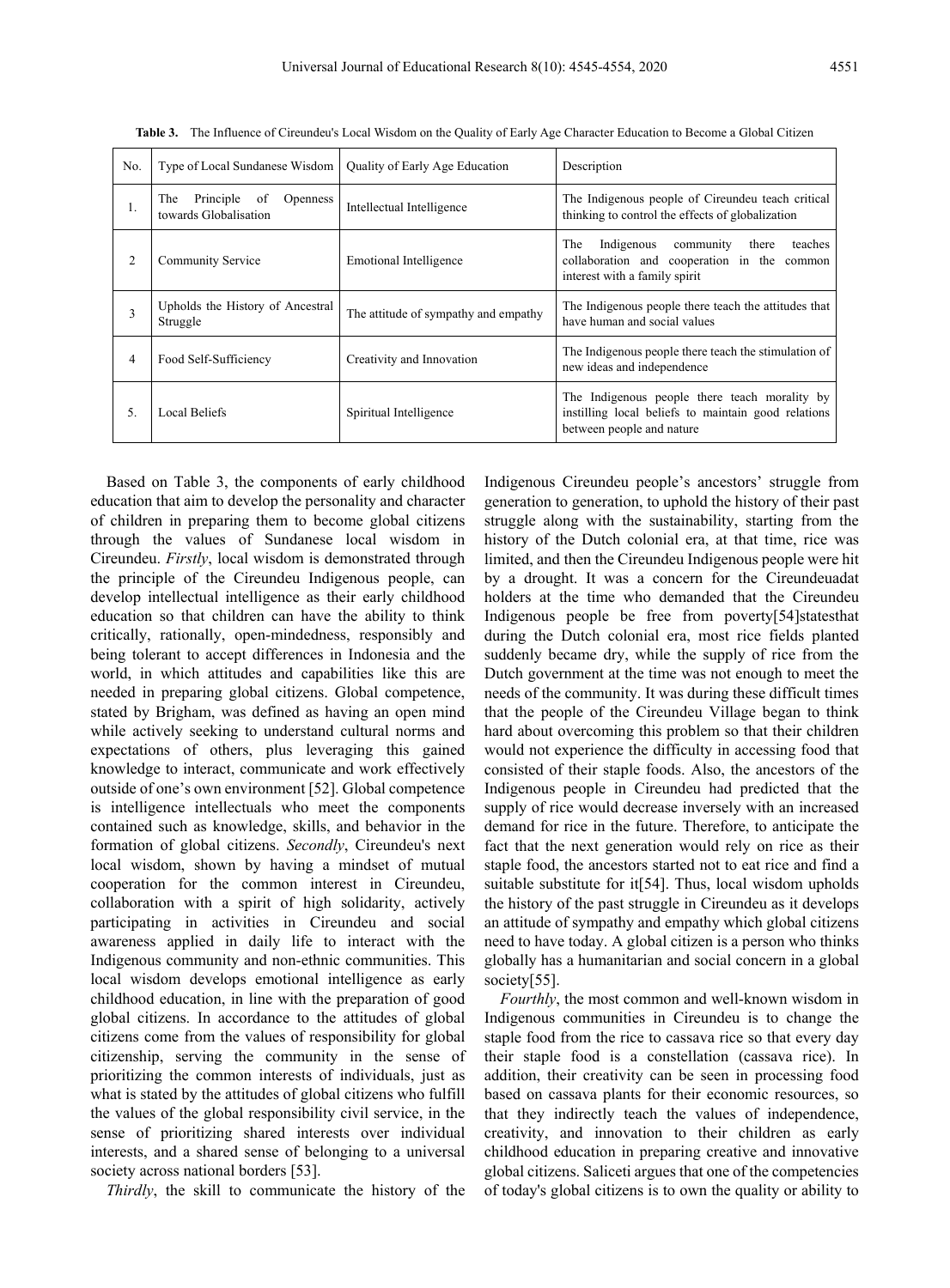create [56]. The ability to create new ideas and to have an originality that is to encourage children to have mental global competitiveness .*Fifthly*, the next local wisdom is the flow of belief in the Cireundeu Indigenous community, namely Sunda Wiwitan, one of the Sundanese streams of belief in West Java, which draws people closer to the universe by teaching values, norms, and morals in Sundanese society. Local wisdom has the potential to grow spiritual intelligence in the formation of character to prepare citizens who have a good and intelligent attitude. As stated by Street, spiritual education helps children develop the skills and attitudes needed to become productive global citizens who respect diverse world views, find peaceful solutions, and show empathy for people from different cultures [11]. Respecting different points of view is very important in creating a type of society where there is an act of mutual respect and openness.

Recently, the importance of education to develop smart global citizens and characters following the national identity cannot be underestimated. As diversity in society is recognized, and local cultural values are included in the dynamics of national and global culture, the intention is to preserve local culture to make each individual adopt a global perspective without ignoring their local or national ethnic identity [7,15]. Some local Sundanese wisdom reflects early childhood education as shown in table 3. The local wisdom principle of the Indigenous Cireundeu people adopts a cosmopolitan way of thinking from an early age by not ignoring the local culture as global citizenship education in their communities. The cosmopolitan approach is global citizenship as the basis of education [14]. Other local wisdom of Cireundeu that has been applied from an early age includes the values and attitudes of global education. The intended global education promotes the values of tolerance and equality, the teaching of the relationship between peace, cultural diversity, human rights and environmental sustainability, along with acceptance and empathy of other cultures [57].

#### **4. Conclusions**

The dynamics of globalization in the era of the ever-accelerating Industrial Revolution 4.0 make it a necessity for all people in the world to follow its development. The challenge is that some developing countries are not ready to produce citizens with the same competencies as global citizens. In Indonesia, the variety of different ethnicities, cultures, religions, beliefs, languages, and differences in socio-economic backgrounds is an obstacle in preparing global citizens. The implementation of character education based on local wisdom since early childhood in a multicultural country like Indonesia is believed to be a way to increase the competence of its people to become global citizens. This study has brought local Sundanese wisdom to a global level through the

implications of early childhood character education implemented sustainably by the Indigenous communities of Cireundeu. In addition, local Sundanese wisdom has an impact on intellectual, emotional, and spiritual intelligence and it can be useful for developing personal skills and abilities. Furthermore, commitment, synergy, and integrity are needed to develop multicultural societies as a means of increasing understanding and harmonization of local and global cultures. Through cross-cultural understanding applied from an early age, each individual is allowed to grow and develop into a global citizen who is intelligent, has character, and could engage in global issues.

## **Acknowledgments**

We want to thank all colleagues from the Citizenship Education Study Program who assisted the authors in collecting data by reviewing related literature and motivations for the authors. In addition, we would like to thank the Faculty of Teaching and Education at Universitas Muhammadiyah Surakarta for permitting and funding this scientific publication.

### **REFERENCES**

- [1] Sum N, Jessop B. Competitiveness, the Knowledge-Based Economy and Higher Education. 2015;(June).
- [2] Ärlemalm-Hagsér E, Davis J. Examining the rhetoric: A comparison of how sustainability and young children's participation and agency are framed in Australian and Swedish early childhood education curricula. Contemp Issues Early Child. 2014;15(3):231–44.
- [3] Ellis M. The Critical Global Educator: Global Citizenship Education as Sustainable Development. 2015; Available from: https://books.google.com.br/books?hl=pt-BR&lr=&id=vzq DCgAAQBAJ&oi=fnd&pg=PP1&dq=%22affective+comp uting%22+"affective+OR+state",+OR+"affective+OR+asp ect",+OR+"modelo+OR+afetivo",+OR+"affective+OR+mo de
- [4] Lilley K, Barker M, Harris N. The Global Citizen Conceptualized: Accommodating Ambiguity. J Stud Int Educ. 2017;21(1):6–21.
- [5] Lilley K, Barker M, Harris N. Exploring the Process of Global Citizen Learning and the Student Mind-Set. J Stud Int Educ. 2015;19(3):225–45.
- [6] Jati WR. Bonus Demografi Sebagai Mesin Pertumbuhan Ekonomi: Jendela Peluangatau Jendela Bencana di Indonesia. Populasi. 2015;
- [7] Malihah E. An ideal Indonesian in an increasingly competitive world: Personal character and values required to realise a projected 2045 'Golden Indonesia.' Citizenship, Soc Econ Educ. 2015;14(2):148–56.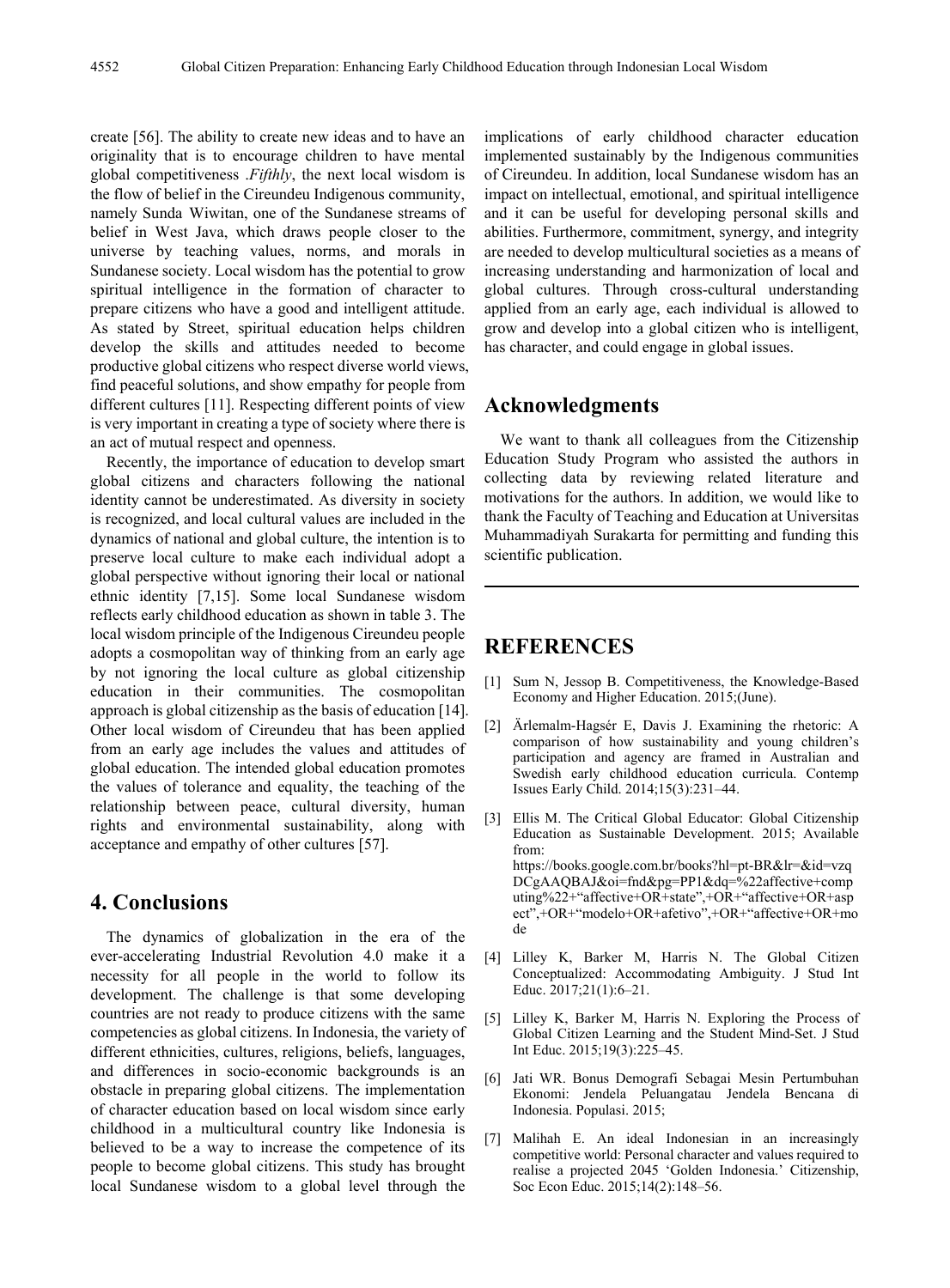- [8] Flower G. Editorial insights. Screen Print. 2011;101(5):48.
- [9] Karakatsani D, Zorbas V. Identity in Times of Crisis , Globalization and Diversity : Practice and Research Trends. 2018. 1–589 p.
- [10] Sulisworo D. The Contribution of the Education System Quality to Improve the Nation's Competitiveness of Indonesia DwiSulisworo (2016). The Contribution of the Education System Quality to The Contribution of the Education System Quality to Improve the Nation ' s . 2016;(October).
- [11] Street M, Helterbran VR, Strahler BR. Children as Global Citizens. 2013;(October 2014):37–41.
- [12] A. Kamaruddin S. Character Education and Students Social Behavior. J Educ Learn. 2012;6(4):223.
- [13] Broom C. Empowering students: Pedagogy that benefits educators and learners. Citizenship, Soc Econ Educ. 2015;14(2):79–86.
- [14] Enslin P. Education for Global Citizenship: The Cosmopolitan and the Patriotic. Citizenship, Soc Econ Educ. 2012;10(2–3):91–100.
- [15] Watson S. An exploration into the teaching of cosmopolitan ideals: The case of "global citizenship." Citizenship, Soc Econ Educ. 2013;12(2):110–7.
- [16] Lilley K, Barker M, Harris N. Exploring the Process of Global Citizen Learning and the Student Mind-Set. J Stud Int Educ. 2015;19(3):225–45.
- [17] Soland J, Hamilton LS, Stecher BM. Measuring 21st century competencies: Guidance for educators. Asia Soc Glob Cities EducNetw Rep [Internet]. 2013;(November):68. Available from: http://asiasociety.org/files/gcen-measuring21cskills.pdf
- [18] Yanzi H, Hidayat OT, Mentari A, Budimansyah D. Global Citizens Awareness through Digital Literacy in the Fourth Industrial Revolution : A Review of the Literature. 2019;317(IConProCS):65–9.
- [19] Wagiran. Pengembangan karakter berbasis kearifanlokal. J Pendidik Karakter. 2012;II(3):329–39.
- [20] C. A. 2007.. N. U. http://cuip. uchicago. edu/~cac. pubs. ht. Cunningham, *Character Education in Public Schools: The Quest for a Suitable Ontology*. National Louis University, 2007.
- [21] Thirachai C, Sunthorapot D. Development and validity testing of belief measurement model in Buddhism for junior high school students at Chiang Rai Buddhist Scripture School: An application for Multitrait-Multimethod analysis. Educ Res Rev. 2016;11(18):1731–40.
- [22] Betawi A. Calling for character education: promoting moral integrity in early childhood education in Jordan. Early Child Dev Care [Internet]. 2020;190(5):738–49. Available from: https://doi.org/10.1080/03004430.2018.1489383
- [23] Acat MB. Okulların Karakter Eğitimi Yetkinliği Ölçeği (OKEYÖ). Değerler Eğitimi Derg. 2011;9(21):7–27.
- [24] Lee A. Implementing character education program through music and integrated activities in early childhood settings in Taiwan. Int J Music Educ. 2016;34(3):340–51.
- [25] Bates A. Character education and the 'priority of recognition.' Cambridge J Educ [Internet]. 2019;49(6):695–710. Available from:https://doi.org/10.108 0/0305764X.2019.1590529
- [26] Priest C. Incorporating character education into the early childhood degree program: The need, and one department's response. J Early Child Teach Educ. 2007;28(2):153–61.
- [27] Sanderse W. The meaning of role modelling in moral and character education. J Moral Educ. 2013;42(1):28–42.
- [28] Turan F, Ulutas I. Using storybooks as a character education tools. J EducPract. 2016;7(15):169–76.
- [29] Jean Piaget, *The Moral Judgment of The Child*. New York: The Free Press, 1965
- [30] Lee GL. Re-emphasizing Character Education in Early Childhood Programs: Korean Children's Experiences. Child Educ. 2013;89(5):315–22.
- [31] Shubert J, Wray-Lake L, Syvertsen AK, Metzger A. The role of family civic context in character development across childhood and adolescence. Appl Dev Sci [Internet]. 2019;0(0):1–16. Available from: https://doi.org/10.1080/10 888691.2019.1683452
- [32] Hidayat OT, Budimansyah D. Civic Culture Paradigms Brin Hidayat, O. T., & Budimansyah, D. (2018). Civic Culture Paradigms - Bringing Sundanese Local Wisdom to Modern Society. https://doi.org/10.5220/0007113412101217ging Sundanese Local Wisdom to Modern Society. In ScitePress; 2018.
- [33] Ramadhan IR, Djono D, Suryani N. Local Wisdom of Kasepuhan Ciptagelar: The Development of Social Solidarity in The Era of Globalization. Int J Multicult Multireligious Underst. 2018;5(3):35.
- [34] Vitasurya VR. Local Wisdom for Sustainable Development of Rural Tourism, Case on Kalibiru and Lopati Village, Province of Daerah Istimewa Yogyakarta. Procedia - SocBehavSci [Internet]. 2016;216(October 2015):97–108. Available from: http://linkinghub.elsevier.com/retrieve/pii/ S1877042815061947
- [35] Gardner-McTaggart A. International elite, or global citizens? Equity, distinction and power: the International Baccalaureate and the rise of the South. Glob Soc Educ. 2016;14(1):1–29.
- [36] Engle PL, Black MM, Behrman JR, Mello MC De. Child development in developing countries 3 : Strategies to avoid the loss of ... Lancet. 2007;369:229–42.
- [37] Mcgranahan C. (folk, the people) and. 2018;
- [38] Hidayat OT, Lokal NK, Cireundeu A, Penguat U, Kewarganegaraan B. Obby Taufik Hidayat, 2017 NILAI-NILAI KEARIFAN LOKAL ADAT CIREUNDEU UNTUK PENGUAT BUDAYA KEWARGANEGARAAN MASYARAKAT Universitas Pendidikan Indonesia| repository.upi.edu | perpustakaan.upi.edu. :1–11.
- [39] Etikan I, Musa SA, Alkassim RS. Comparison of Convenience Sampling and Purposive Sampling Comparison of Convenience Sampling and Purposive Sampling. Am J TheorAppl Stat. 2016;5(January 2016):1–5.
- [40] Ospina SM, Esteve M, Lee S. Assessing Qualitative Studies